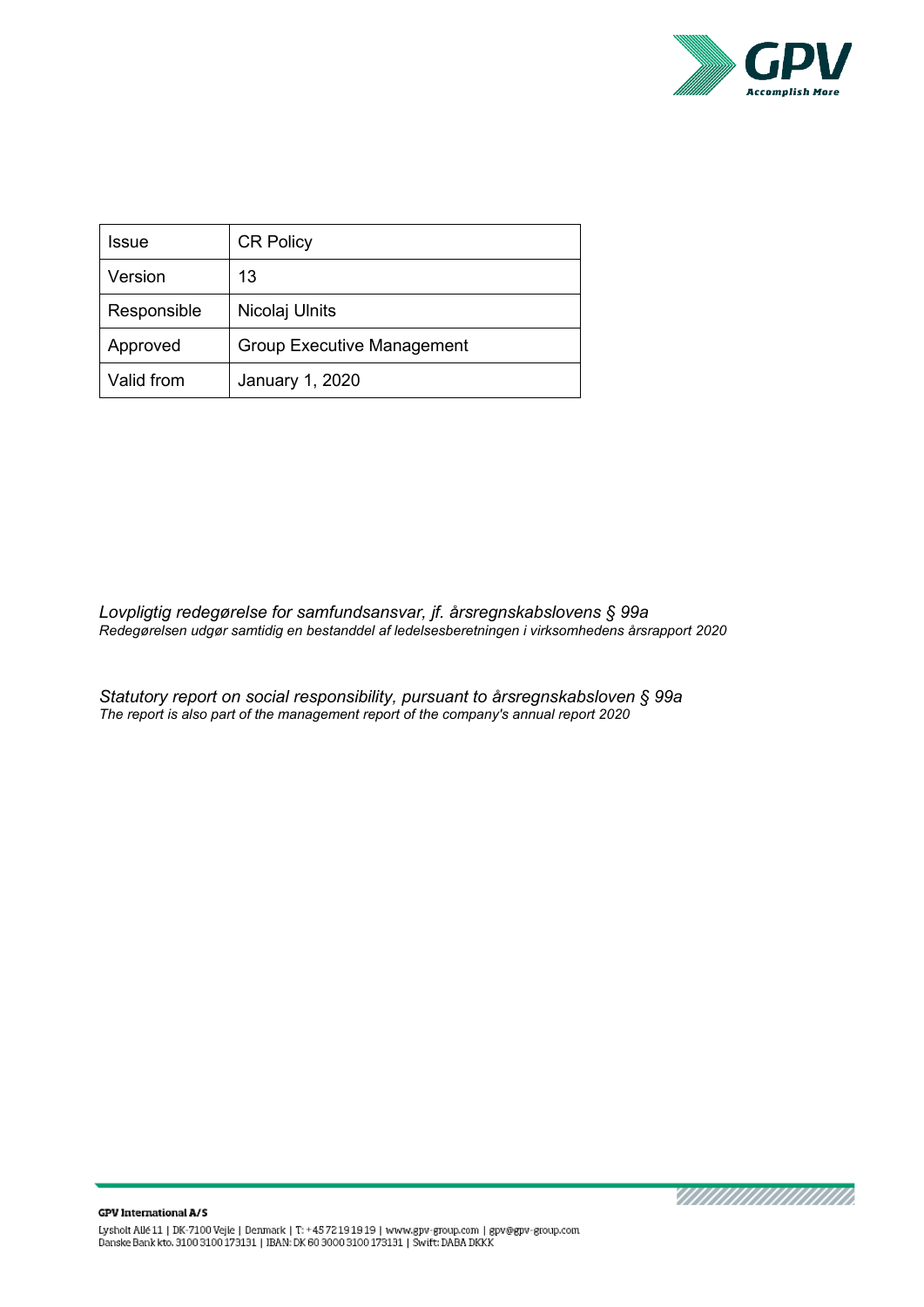

# Table of contents

| 3. RESPECT OF OTHER PEOPLE, CULTURES AND EQUAL EMPLOYMENT OPPORTUNITIES |
|-------------------------------------------------------------------------|
|                                                                         |
|                                                                         |
|                                                                         |
|                                                                         |
|                                                                         |
|                                                                         |
|                                                                         |
|                                                                         |
|                                                                         |
|                                                                         |
|                                                                         |
|                                                                         |
|                                                                         |
|                                                                         |
|                                                                         |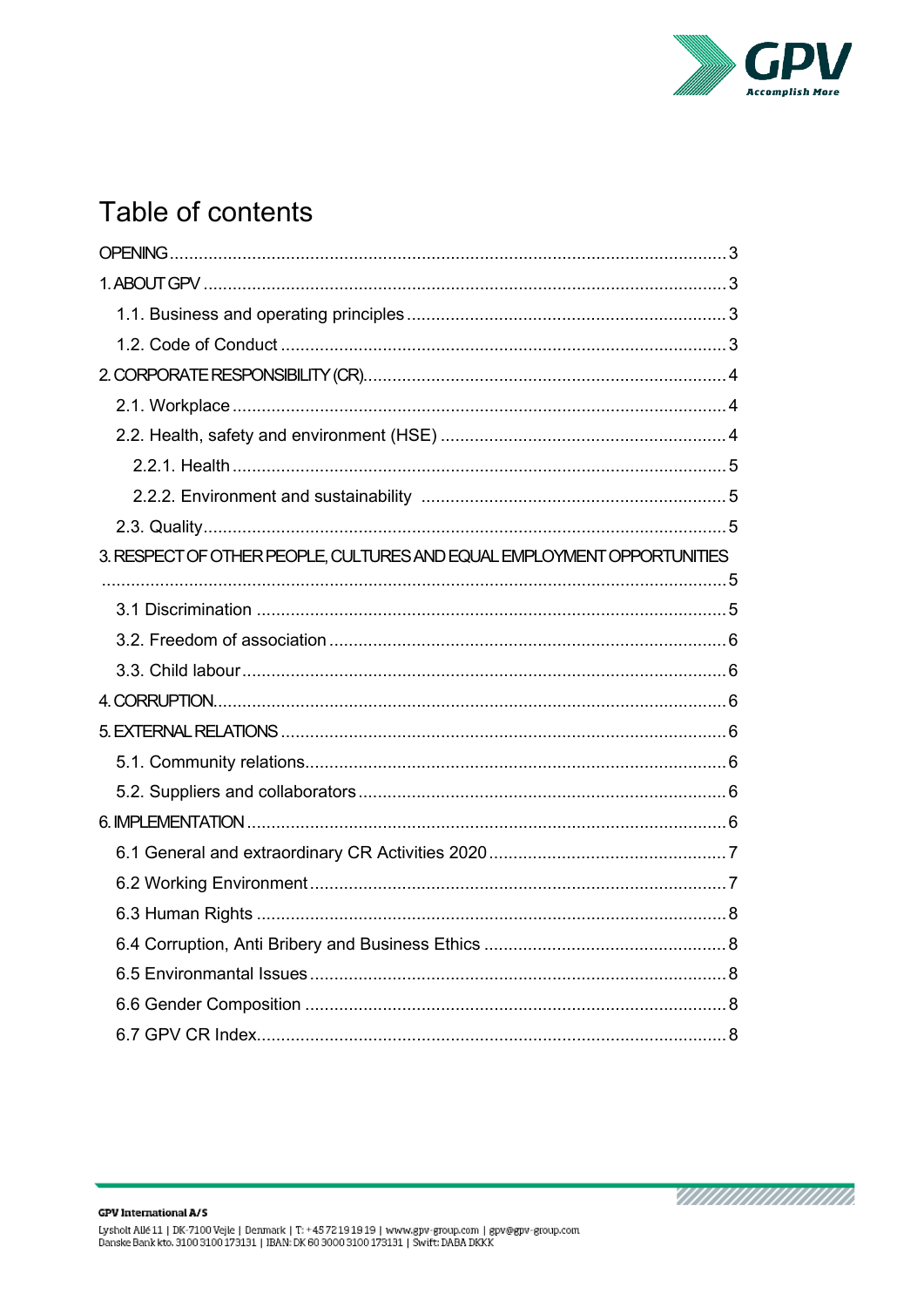

# <span id="page-2-0"></span>**OPENING**

By this policy GPV Group declares that we intend to meet a wide range of Corporate Responsibility (CR). As of 2018 the title of this policy has changed from Corporate Social Responsibility (CSR) to Corporate Responsibility (CR). This reflects that GPV consider responsibility and sustainability to go beyond the social elements.

The policy underlies the targets set by the executive management. The results achieved during the past year as well as effort for the coming year will appear from the annual follow up on agreed KPIs and their annual targets.

This policy requires as a minimum to fulfil the principles contained in

- **TLS 8001 (Thai Labour Standard)**
- UN Global Compact.

# <span id="page-2-1"></span>**1. ABOUT GPV**

#### <span id="page-2-2"></span>**1.1. Business and operating principles**

GPV is a knowledge based outsourcing partner with specialist capabilities within high technology and complex manufacturing.

GPV is a global EMS-partner specialised within high-mix/low-medium volume EMS with more than 50 years of experience and industry insights. We help our customers realize their accomplishments and competitive position through superior technological know-how.

Our more than 3.600 employees deliver electronics manufacturing, in-house mechanics, cable-harness and box-build, from our production sites in Europe, Asia and the Americas. GPV is founded in Denmark and with Danish headquarters. We comply with local legislation in the countries in which we operate.

#### <span id="page-2-3"></span>**1.2. Code of Conduct**

The GPV Group is dedicated to being a responsible employer and a good corporate citizen. The Code of Conduct represents our core values and reflects our continued commitment to ethical business practices and regulatory compliance.

The Code of Conduct for Employees applies to all employees of the GPV Group worldwide, and it is the responsibility of Management and all employees to ensure compliance with this Code of Conduct.

In the event of non-compliance, employees are encouraged and expected to give notice to the Executive Board, and they are assured that they will suffer no retaliation or other negative consequences in such case. We take a very serious view of any suspicion of breach of GPV's Code of Conduct, and in any cases of noncompliance with the Code of Conduct, we will act.

MAANAANAANAANA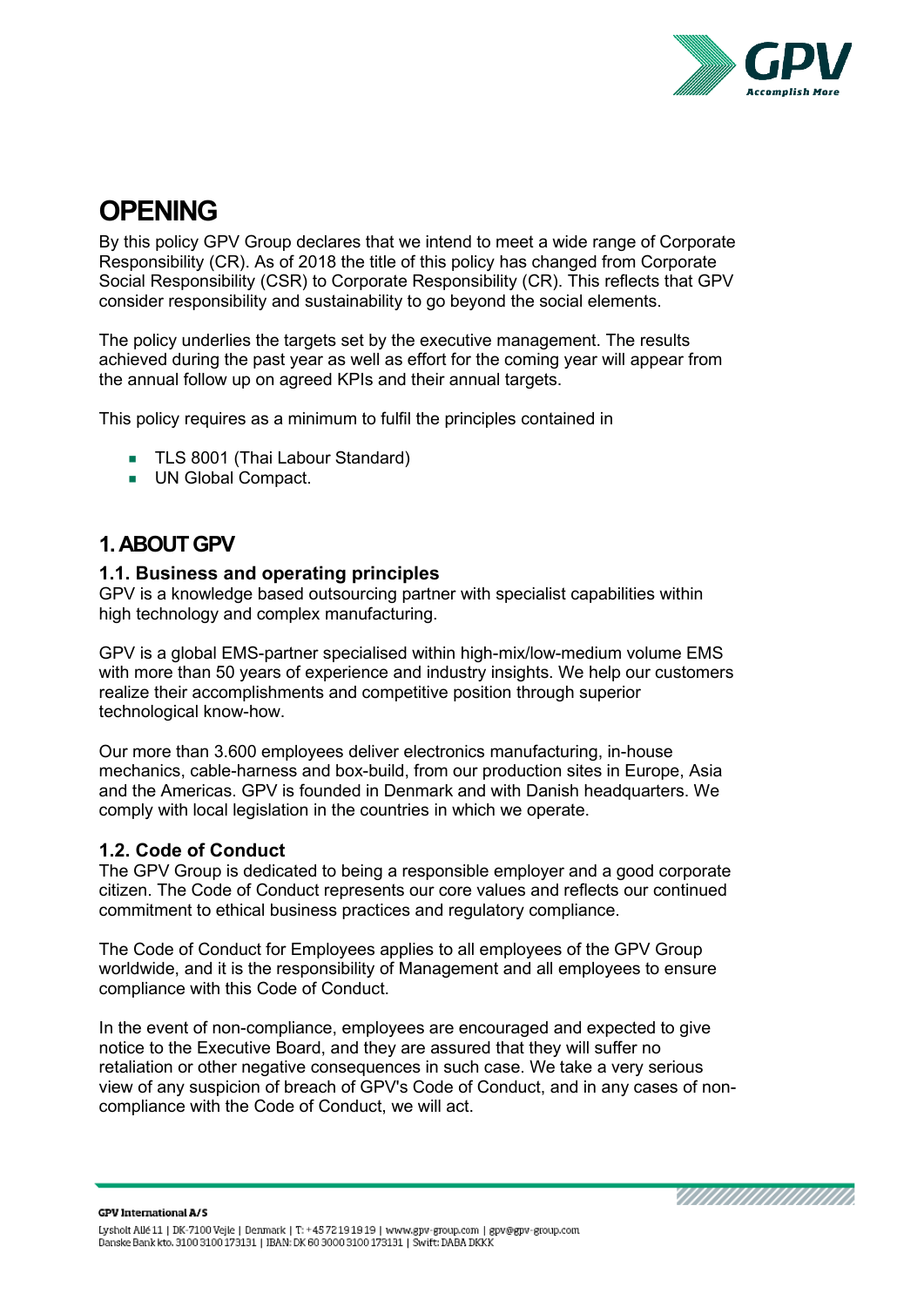

# <span id="page-3-0"></span>**2. CORPORATE RESPONSIBILITY (CR)**

#### <span id="page-3-1"></span>**2.1. Workplace**

GPV strive to continually improve our work environment. We aim to strengthen and implement a shared corporate culture which is to help us treat all colleagues equally, regardless of culture, history and tradition. If GPV employees have good working conditions and are committed to their work, together we can do the best job possible.

#### **Diversity**

In GPV we aim to place the right people in the right job. We are looking for competencies to fill in a certain job regardless of religion, culture, colour of skin, etc.

#### **Training and development initiatives**

It is our aim to provide our colleagues with continuous and relevant education and training.

#### **Working hours**

In GPV the number of working hours lives up to the local labour legislation. In situations where law or agreements claim overtime pay or other kind of nuisance bonus, it will be paid.

#### <span id="page-3-2"></span>**2.2. Health, safety and environment (HSE)**

GPV ensures that production in all phases of the supply chain is planned and organized to promote a safe, healthy and responsible working environment. The purpose is to avoid accidents and to ensure that the physical and mental condition of the employees does not deteriorate.

The work at GPV is carried out in accordance with the following principles:

- Risks are controlled and managed at the source
- To the extent commercial feasible, the work is adjusted to fit the individual employee in terms of equipment, as well as work and production methods
- Monotonous work is limited to minimize its impact on the employee's health
- No work methods constitute danger to the employees

GPV makes every effort to ensure that our processes are safe and that high-quality standards are maintained throughout the entire supply chain, from incoming raw material to finished goods.

GPV makes every effort to ensure that no employee suffers physical or psychological harm at work.

In terms of prevention of work accidents, the responsible unit management must notify any Lost Time Injury (LTI) to the CEO within 24 hours, and within 48 hours an investigation result for discussion to avoid similar incidents in the future must be presented.

**GPV International A/S** 

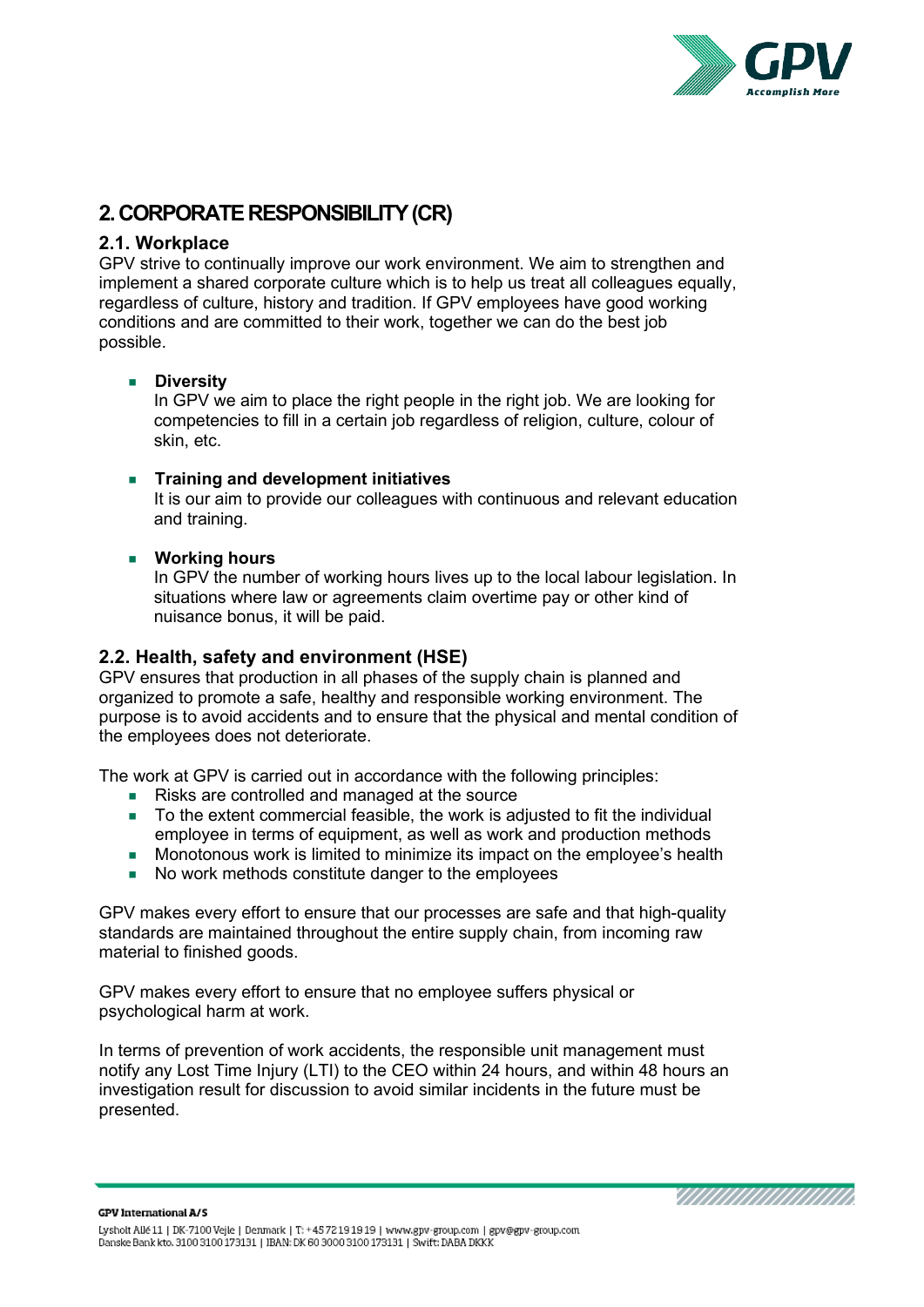

#### <span id="page-4-0"></span>2.2.1. Health

It is important to GPV to have healthy employees. GPV ensures that efforts to improve the general health are part of the GPV way to act.

GPV helps improving the health of its employees by improving the work environment with initiatives targeting an improved well-being.

#### <span id="page-4-1"></span>2.2.2. Environment and sustainability

In the production there is a risk of environmental impact by discharging substances into the air, the ground and the water. GPV has no explicit policy to reduce our effects on the climate, but we constantly strive at reducing energy- and waterconsumption and focus on recycling of waste materials. GPV complies with all applicable laws and regulations, and our aim is to contribute to sustainable development by focusing on

- **Employees**
- **Environment**
- **D** Quality

GPV is ISO 14001 certified which means that we continuously work determinedly and systematically to improve the environment. Every year GPV is evaluated by external auditors.

### <span id="page-4-2"></span>**2.3. Quality**

GPV ensures that our suppliers show respect of high product quality and of the environment. GPV inspects and audits significant suppliers at least once a year and visits suppliers with low performance.

Internal quality conditions comply with the industry's highest standards to live up to the terms of the quality certificates GPV has achieved. These certificates are given in the CR report's data sheet.

# <span id="page-4-3"></span>**3. RESPECT OF OTHER PEOPLE, CULTURES AND EQUAL EMPLOYMENT OPPORTUNITIES**

Regardless of the country in which we operate, we maintain that the human rights of every individual should be respected and upheld.

#### <span id="page-4-4"></span>**3.1 Discrimination**

All GPV employees must show respect of the values and cultures of the people with whom GPV works - both internally and externally. As a natural consequence, GPV prohibits discrimination on the basis of sex, race, colour of skin, religion and beliefs, political opinion, sexual orientation, age, handicap or national, social and ethnic origins.

GPV ensures that we do not discriminate when hiring, moving, promoting or dismissing employees, or in connection with pay reviews, training and development or other working conditions. All these elements are based on relevant and objective criteria.

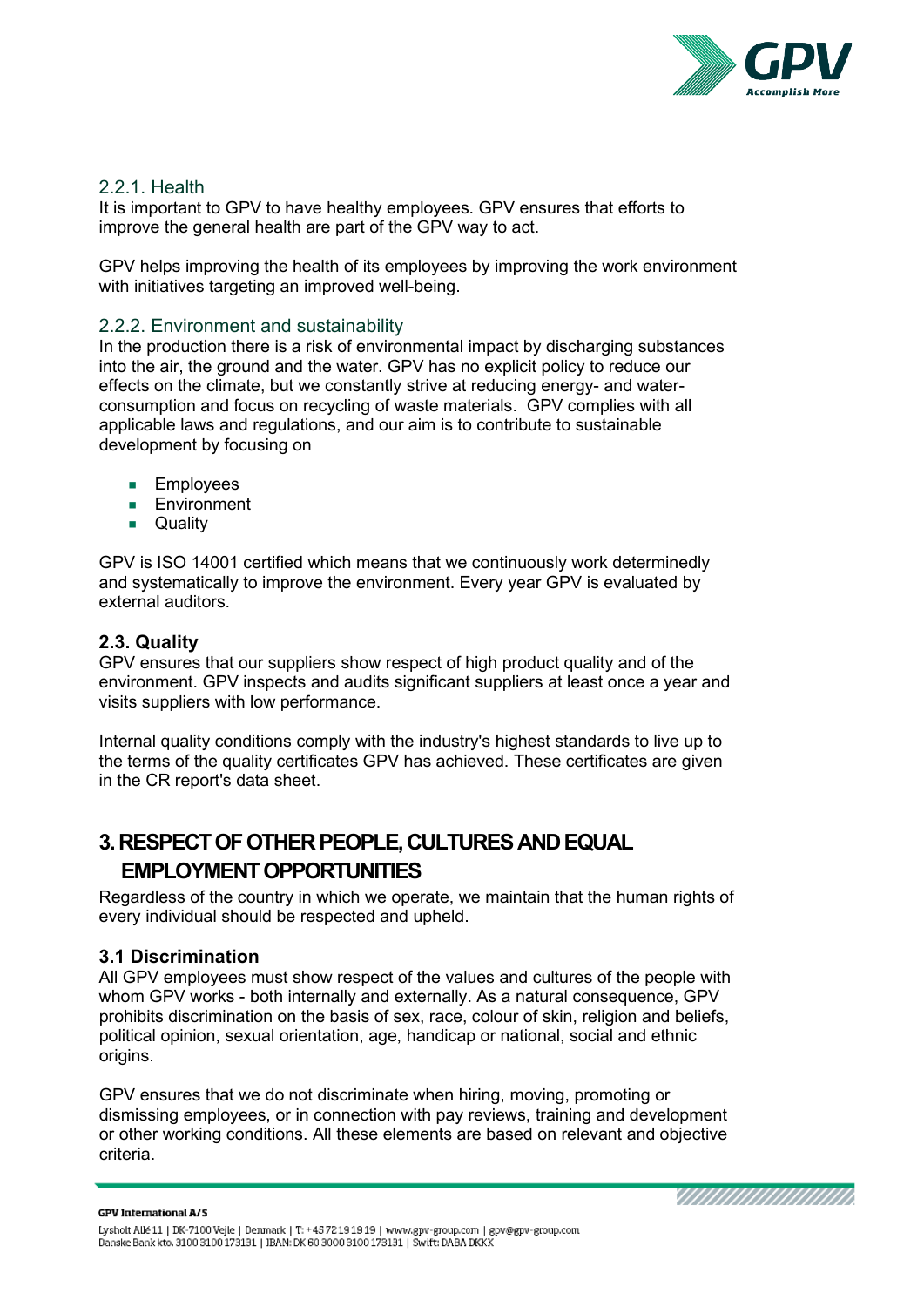

#### <span id="page-5-0"></span>**3.2. Freedom of association**

GPV does not interfere with the employees' choice of union or other association and respects the employees' right to organise and enter into collective bargaining.

#### <span id="page-5-1"></span>**3.3. Child labour**

GPV does not accept child labour. GPV is aware of and respects the ban against child labour as expressed in EU Directive 94/33/EC of 22 June 1994 on the protection of young people in the workplace, the UN Convention on Economic, Social and Cultural Rights of 16 December 1966, ILO Convention No. 138 of 26 June 1973 on Minimum Age, ILO Convention No. 182 of 17 June 1999 on the Worst Forms of Child Labour as well as the UN Convention on the Rights of the Child of 20 November 1989.

## <span id="page-5-2"></span>**4. CORRUPTION**

As a global company GPV is exposed in Asia, Europe and the Americas - and thereby in different cultures. Each culture has different attitudes towards doing business. As expressed in our Code of Conduct, we pride ourselves of acting credibly and with integrity in all of our operations, and we do not accept or offer bribes.

# <span id="page-5-3"></span>**5. EXTERNAL RELATIONS**

#### <span id="page-5-4"></span>**5.1. Community relations**

GPV is aware of and observes all applicable laws, rules and regulations in the various countries in which we operate. GPV is responsible for understanding these laws, rules and regulations and how they apply to our business and jobs, and for preventing, detecting and reporting instances of non-compliance to the relevant individuals, institutions or authorities.

#### <span id="page-5-5"></span>**5.2. Suppliers and collaborators**

GPV sources raw materials in different countries. Our ambition is for our suppliers to meet our Supplier Code of Conduct which governs ethical, social and environmental responsibilities. It is essential that customers trust us if we are to sell our products. By acting responsibly, communicating openly and maintaining an on-going dialogue with customers, we create the right conditions for trust.

GPV has a set of ethical guidelines for all colleagues with external supplier relationships (see section 1.2. Code of Conduct)

## <span id="page-5-6"></span>**6. IMPLEMENTATION**

A number of the above-mentioned issues are implemented by the guidelines established by the management and with flow-down to the single management teams in each entity and department. Further GPV code of conduct has been signed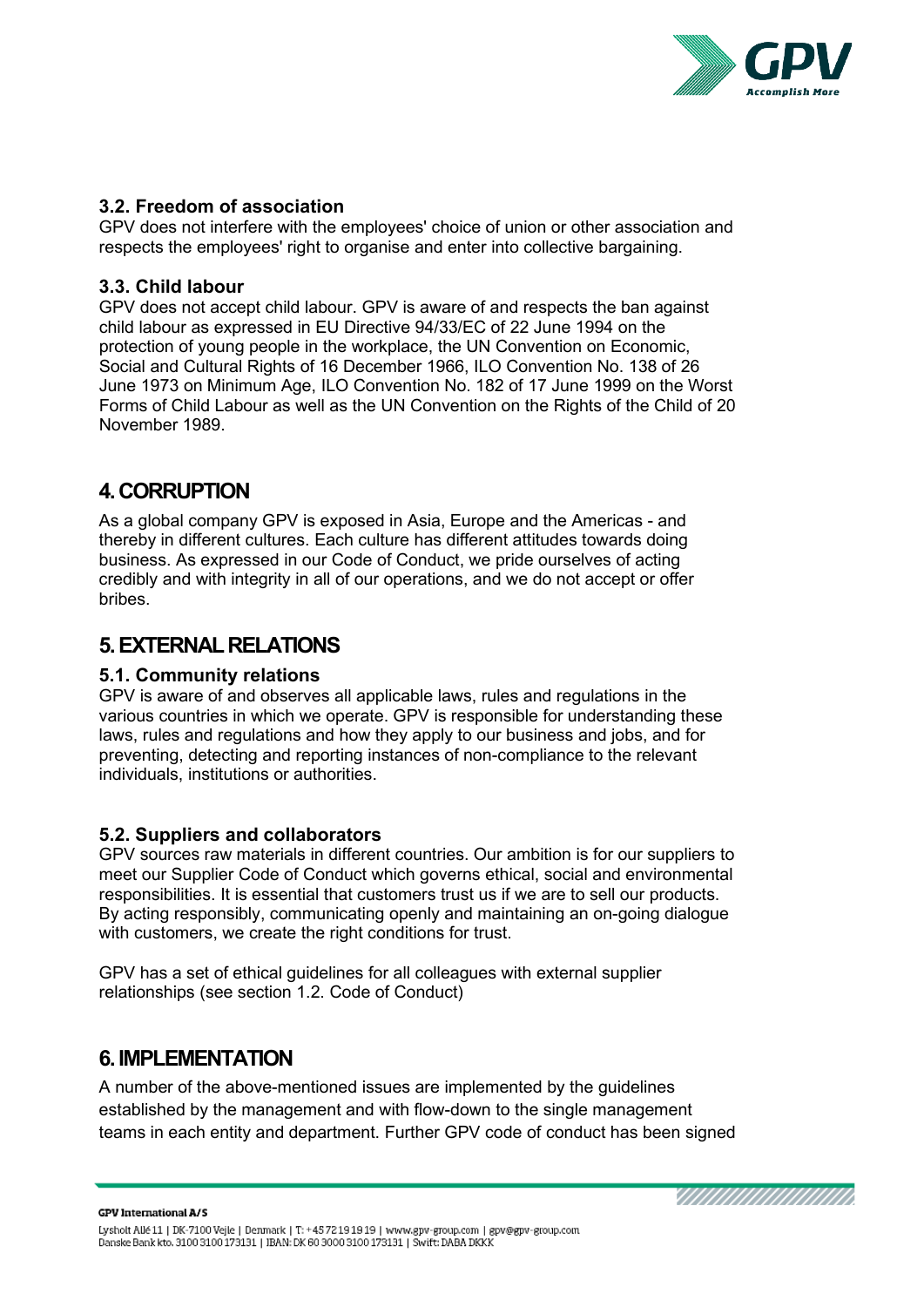

by all relevant employees in the organisation. Others are implemented by concrete action plans and ongoing measuring with quarterly follow-up.

As regards to discrimination, child labor, freedom of association and corruption these issues are met to the extent it is possible from the current knowledge. If suspicion appears to the management that any of this is violated, this will be investigated promptly.

On an annual basis an evaluation of the collection of measures take place and targets for the focus areas for the coming year are set by the group management. Data on all measures are collected from each entity to evaluate the progress and eventually initiate corrective actions. In 2016 we defined targets to be reached within 2020. In the table below it appears that these targets are met on a satisfactory level.

In 2020 the following activities has been completed and planned:

#### <span id="page-6-0"></span>**6.1 General and extraordinary CR Activities 2020**

Beyond the ongoing measuring of fact and figures, we are working with a number of initiatives within corporate responsibility, with the aim to participate as an active player in the communities where GPV is operating.

From group level a continuous completion of e-learning in business ethics as well as signing of Employee Code of Conduct has been ensured for all white-collar workers in GPV in cooperation with local HR departments. The employee Code of Conduct applies to the entire company.

As previous years local GPV sites have again in 2020 offered donations for charity projects.

- GPV Sri Lanka helped 24 schools with sanitizing and cleaning of premises before starting the new school term after nearly 4-month lock down due to the COVID-19 pandemic
- GPV Sri Lanka arranged a blood donation campaign to support the Blood Bank for the shortage of blood during the COVID-19 pandemic
- GPV Thailand donated sport equipment to poor schools in Samutprakarn where the factory also is located
- GPV Mexico donated alcohol gel to a hospital
- GPV Mexico donated food, water, blankets, detergents etc. to the population who was affected by the tropical storm Hernan

#### <span id="page-6-1"></span>**6.2 Working Environment**

In 2020 we further straightened the focus on working conditions and started implementation of a uniform follow-up on the working environment across all production sites. This includes a quarterly meeting with top management, where possible incidents and near misses are discussed. In case an incident should happen, a procedure has been implemented giving local MD 24 hours to send a written report to the CEO of GPV. This is followed up by a meeting with the purpose to secure preventive actions and learnings.

We are satisfied to see that the 2020 goal on LTI set in 2016 - which was reached in 2019 - is still reached with an even further decrease in 2020.

MAANAANAANAAN